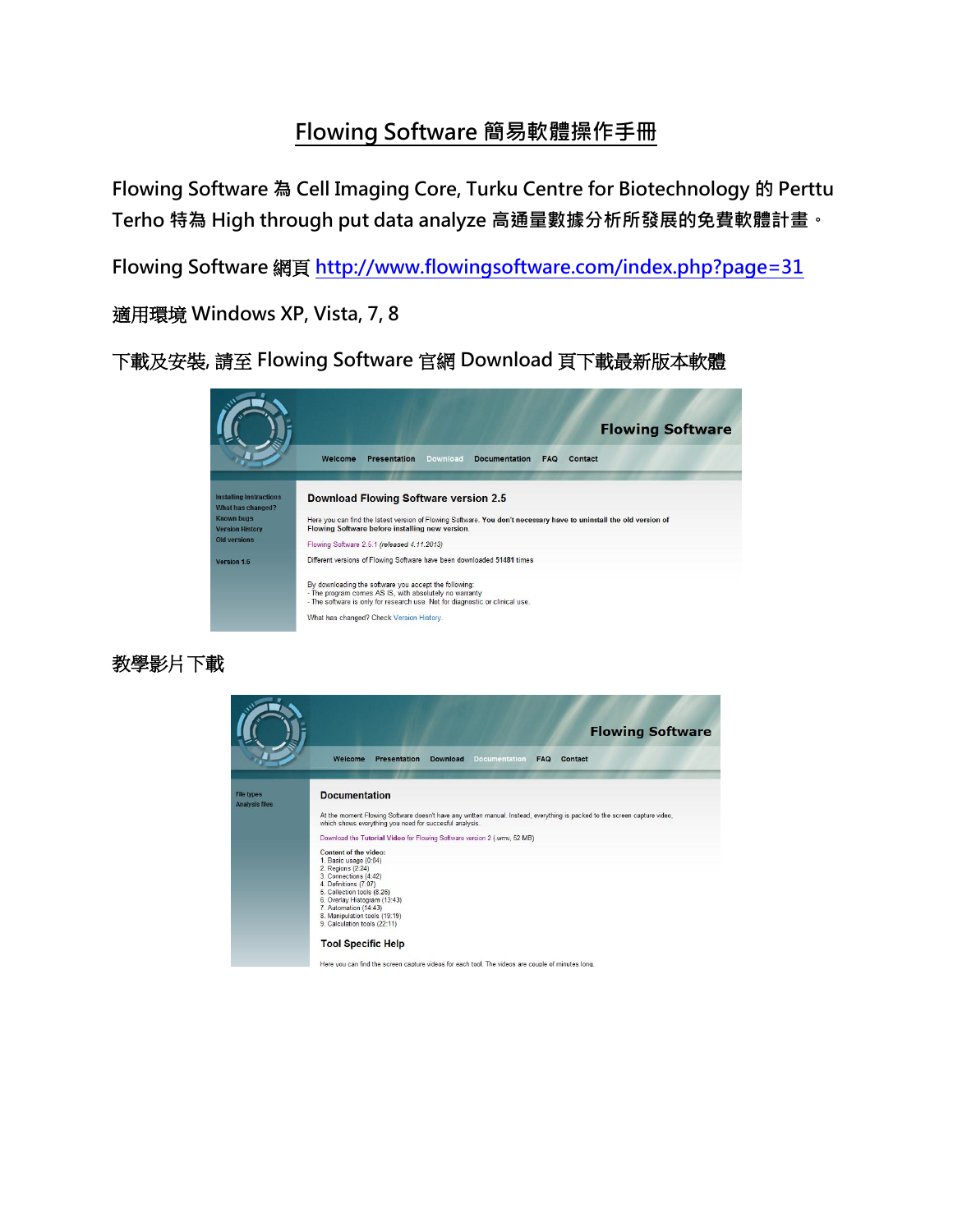#### 1. 基本操作說明

#### 1-1 Dot Plot

產生 Dot Plot: 於 Main 主視窗>Create>Visualization tools>Dot Plot (Ctrl+D)

| Flowing Software 2.5.1 - Unnamed* |      |      |                                                                                        |                                                 |        |  |                                              |            |  |  |  |
|-----------------------------------|------|------|----------------------------------------------------------------------------------------|-------------------------------------------------|--------|--|----------------------------------------------|------------|--|--|--|
| Help<br>File<br>Settings          |      |      |                                                                                        |                                                 |        |  |                                              |            |  |  |  |
|                                   | Main |      |                                                                                        |                                                 |        |  |                                              |            |  |  |  |
|                                   | File | Edit | Create                                                                                 |                                                 |        |  |                                              |            |  |  |  |
|                                   |      |      |                                                                                        | Visualization tools                             | ۰      |  | Dot Plot                                     | $Ctrl + D$ |  |  |  |
|                                   |      |      | MetaData tools<br>Collection tools<br>Automation tools<br>Parameter modification tools |                                                 | ۰      |  | <b>Density Plot</b><br><b>Intensity Plot</b> |            |  |  |  |
|                                   |      |      |                                                                                        |                                                 | ٠<br>٠ |  | Histogram<br>Overlay Histogram               | $Ctrl + H$ |  |  |  |
|                                   |      |      |                                                                                        | Data modification tools<br>Data reduction tools |        |  |                                              |            |  |  |  |
|                                   |      |      |                                                                                        | Region control tools                            |        |  |                                              |            |  |  |  |
|                                   |      |      |                                                                                        | Calculation tools                               |        |  |                                              |            |  |  |  |
|                                   |      |      |                                                                                        | Layout tools                                    |        |  |                                              |            |  |  |  |
|                                   |      |      |                                                                                        |                                                 |        |  |                                              |            |  |  |  |

File>Open FCS (Ctrl+O) 開啟欲分析之檔案後, 可在圖上右鍵>Create new region

圈選目標細胞族群(自動命名為 R-1), 軟體主視窗右側 Population 出現 R-1 族群

右鍵可對 R-1 進行重新命名, 更換顏色等動作

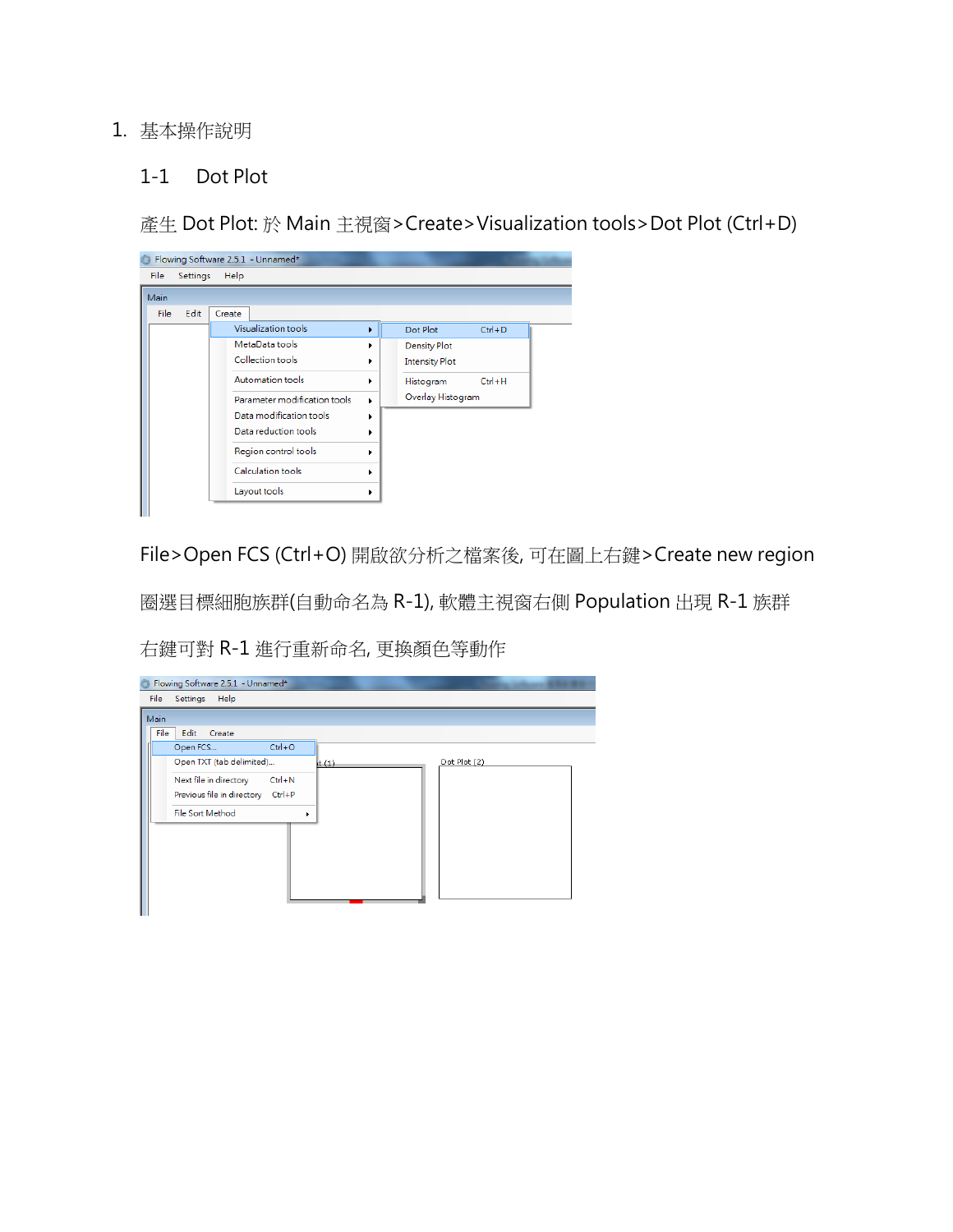

1-2 圖形之間的連動 (Global), 改變數據圖的參數

畫出所需數量的 Dot Plot 後, 可利用來源圖下方紅色區域拉出箭頭連結所有圖之間的 關係, 使其均指向同一數據來源(FCS raw data)



 $V500-A$ Time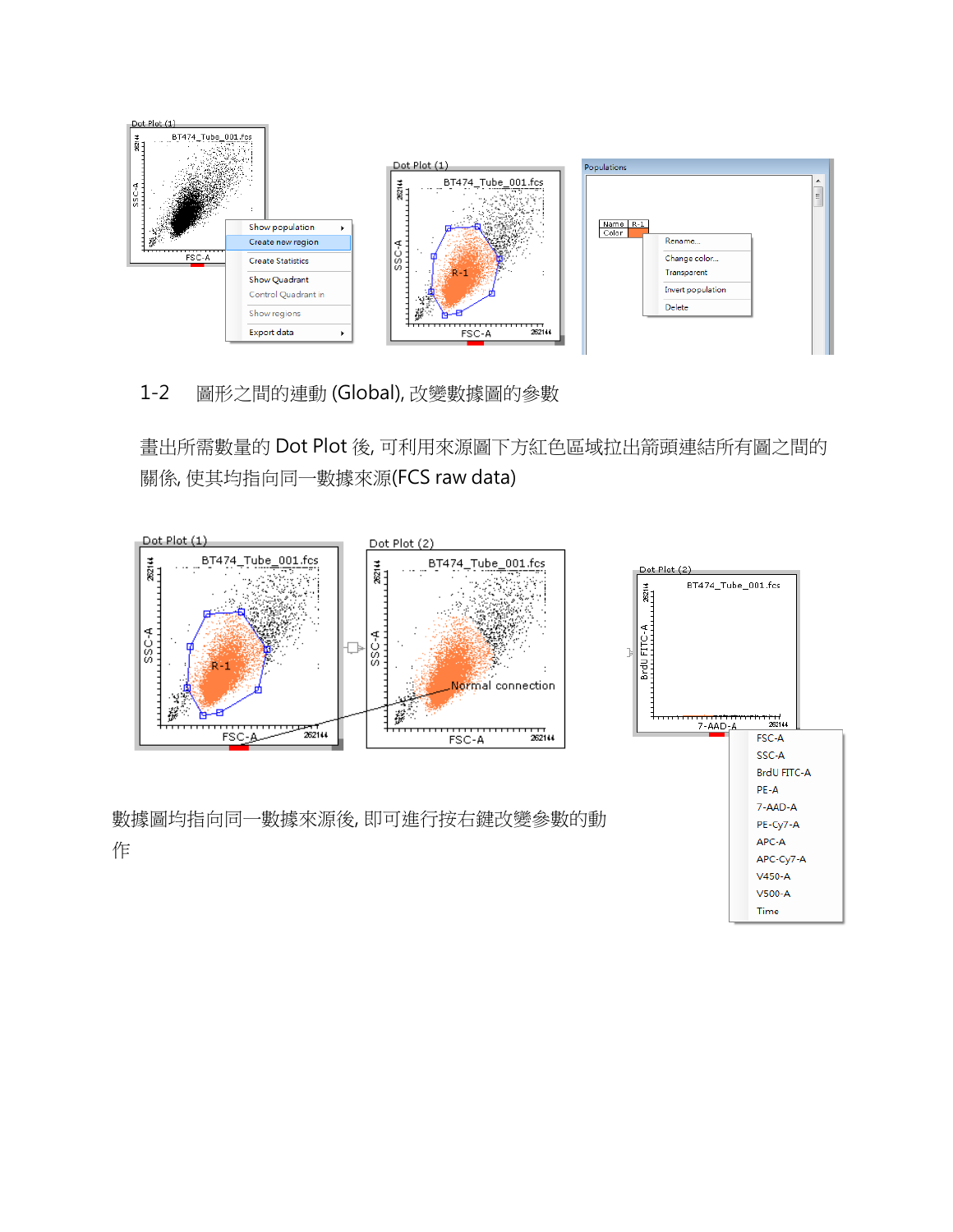如要改變原始數據參數名稱或者顯示方式可由 Main>Create>Parameter modification tools>Change Parameter Names or Change Lin/Log Visualization



欲更改參數 Lin/Log 表現, 新增一 Lin/Log Changer 控制視窗後將之連結到欲調整的 數據圖上, 在控制視窗上按右鍵>Edit Lin/Log Modification

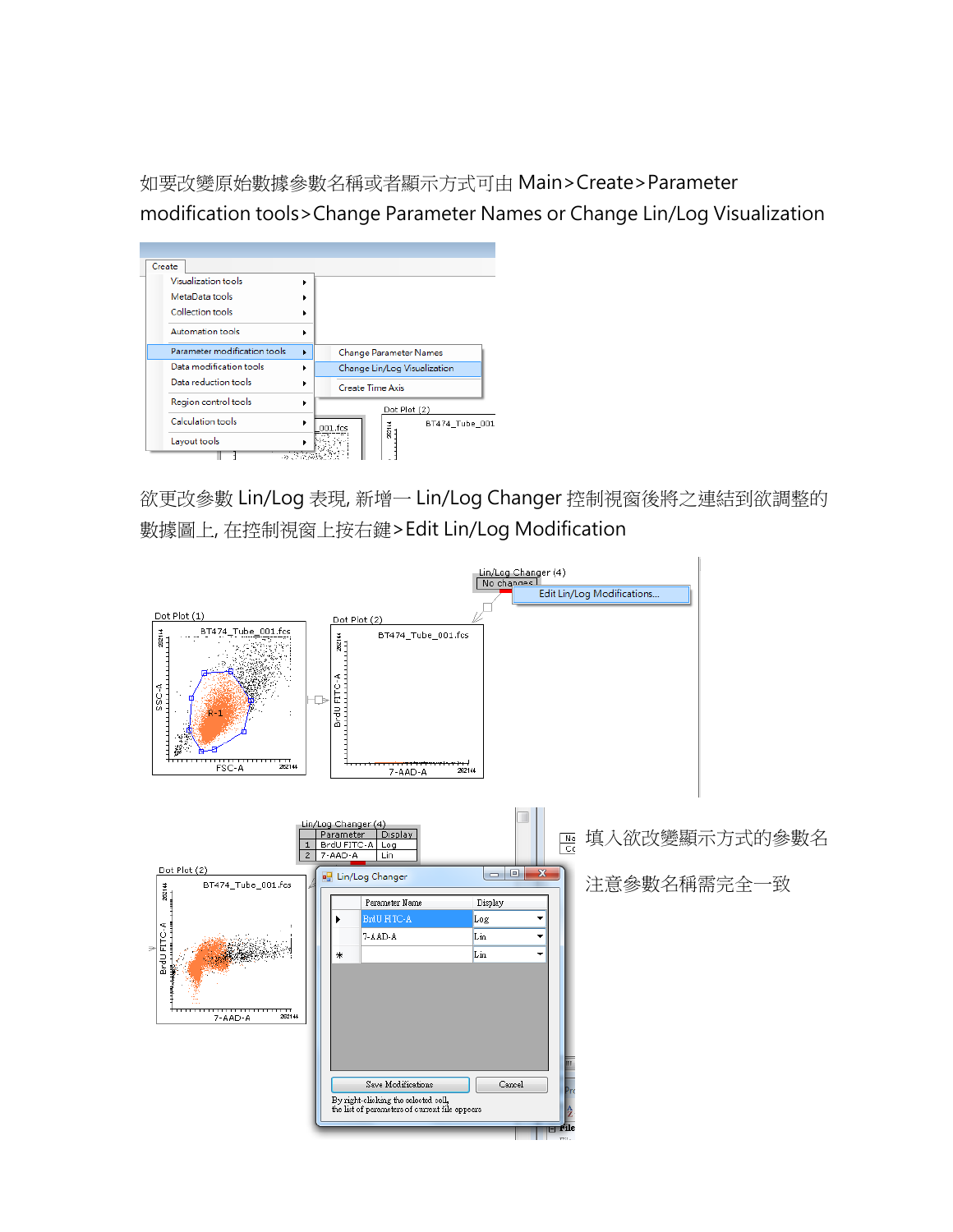#### 1-3 顯示特定族群



在欲改變顯示的圖上按右鍵>Show population>選擇所欲顯示的族群 (例:R-1)

## 1-4 不同數據圖中顯示同樣的圈選區域(Gating)



在不同數據圖中, 若先前的數據 圖已有圈選區域, 當在相同的參 數組合下, 可於圖上右鍵

Show regions>選擇相對應圈選

區域即可顯示出 Gating

# 1-5 Quadrant (四象限圈選工具)



在欲使用 Quadrant 圈選工具圖上按右 鍵, Show Quadrant 即可叫出四象限圈 選工具並依需求調整之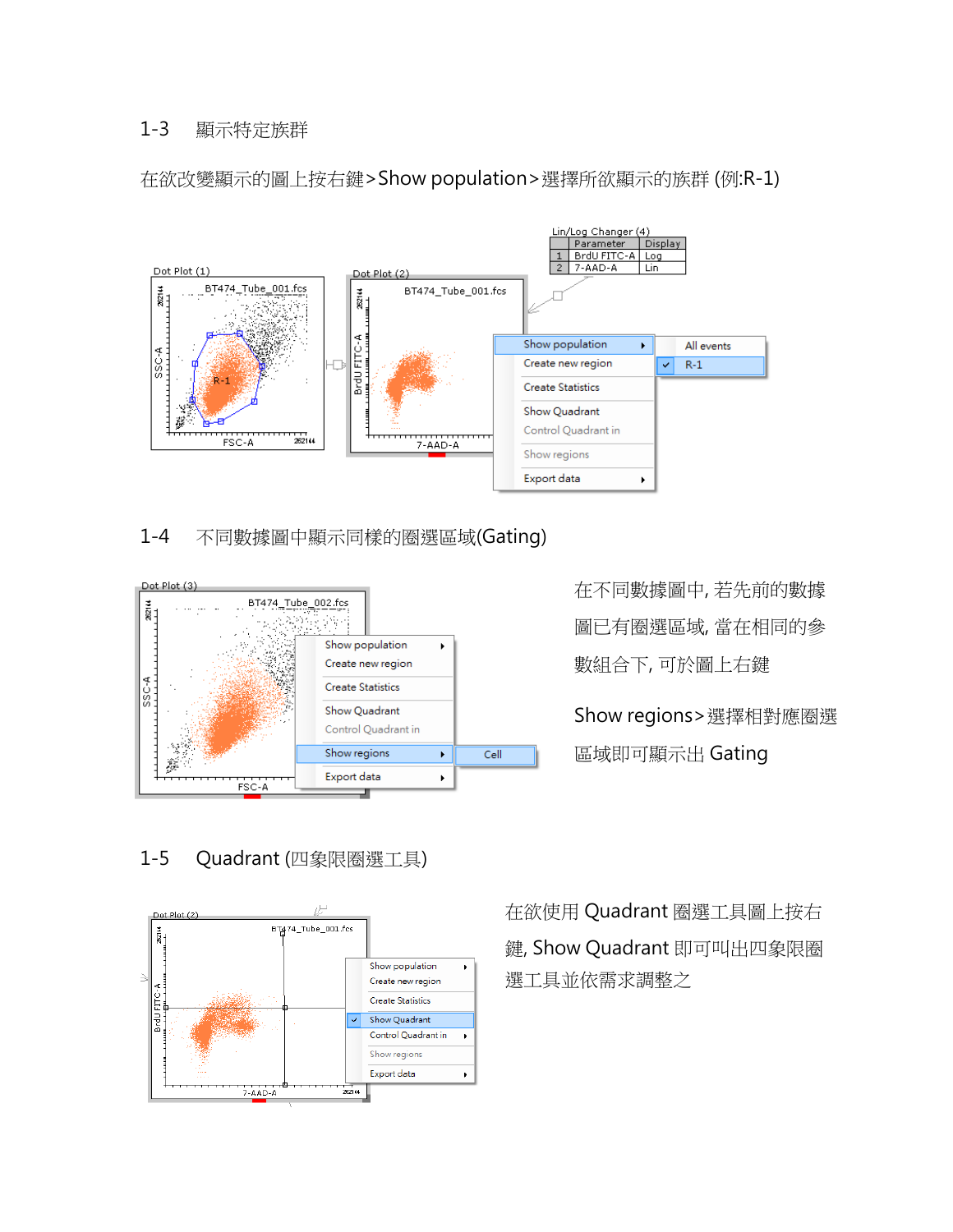#### 1-6 統計表



畫出欲分析的統計區域後, 於圖上按右鍵>Create Statistics 即可叫出統計表

| w<br>Statistics (3) |        |          |            |        |           |              |                                  |
|---------------------|--------|----------|------------|--------|-----------|--------------|----------------------------------|
|                     | Events | % of Vis | X Mean     | Y Mean | X GeoMean |              | Y Median<br>Y GeoMean   X Median |
| All events          | 9,873  | 100.00   | 66,808.47  | 174.08 | 63,734    |              | Copy to clipboard (as numbers)   |
| $R - 2$             | 1,313  | 13.30    | 86,213,37  | 632.69 | 84,531    |              |                                  |
| $R - 3$             | 6,933  | 70.22    | 54,869.57  | 92.37  | 54,441    |              | <b>Create StatList</b>           |
| $R - 4$             | 1,550  | 15.70    | 104,345.15 | 153.28 | 103,75    |              |                                  |
|                     |        |          |            |        |           |              | Create Token                     |
|                     |        |          |            |        |           | ✓            | Events                           |
|                     |        |          |            |        |           | $\checkmark$ | % of Vis                         |
|                     |        |          |            |        |           | $\checkmark$ | X Mean                           |
|                     |        |          |            |        |           | $\checkmark$ | Y Mean                           |
|                     |        |          |            |        |           | $\checkmark$ | X GeoMean                        |
|                     |        |          |            |        |           | $\checkmark$ | Y GeoMean                        |
|                     |        |          |            |        |           | $\checkmark$ | X Median                         |
|                     |        |          |            |        |           | $\checkmark$ | Y Median                         |
|                     |        |          |            |        |           |              |                                  |

在統計表上按右鍵可 以編輯顯示的統計項 目(Events, % of Vis, X Mean ,Y Mean 等)



Create StatList 可以 將特定族群的特定統 計項目歸納在同一表 格內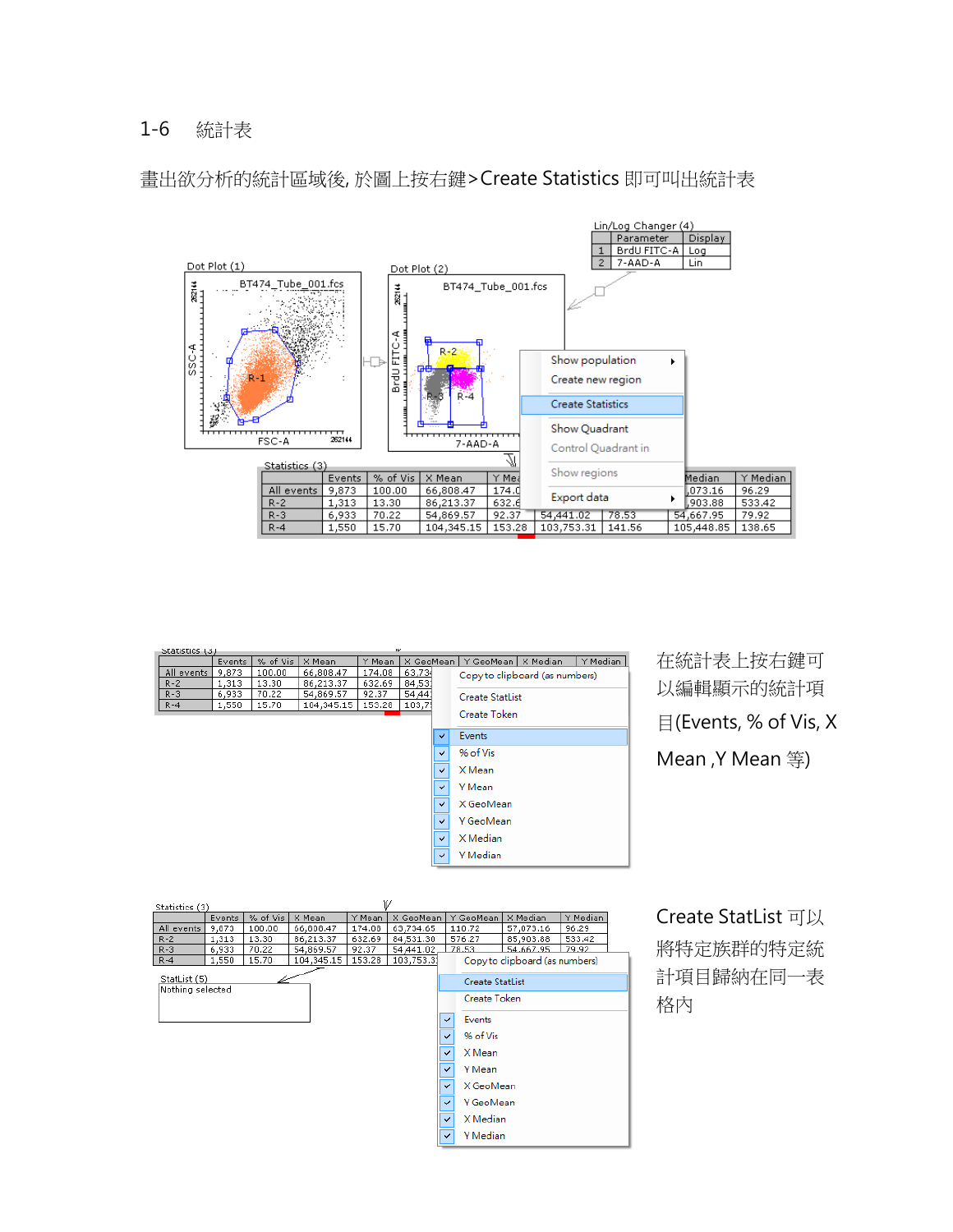| Statistics (3)     |                |          |                 |            |               |              |  |  |
|--------------------|----------------|----------|-----------------|------------|---------------|--------------|--|--|
|                    | Events         | % of Vis | X Mean          |            | Y Mean        | X GeoMean    |  |  |
| All events         | 9.873          | 100.00   | 66,808.47       |            | 174.08        | 63,734.65    |  |  |
| $R - 2$            | 1,313          | 13.30    | 86,213,37       |            | 632.69        | 84,531.30    |  |  |
| $R - 3$            | 6.933          | 70.22    | 54,869.57       |            | 92.37         | 54,441.02    |  |  |
| $R - 4$            | 1,550<br>15.70 |          |                 | 104,345.15 | 153.28        | 103,753.31   |  |  |
| StatList (5)       |                |          |                 |            |               |              |  |  |
|                    |                |          | R-3: % of Vis I |            | R-4: % of Vis | R-2: % of Vi |  |  |
| BT474 Tube 001.fcs |                | 70.22    |                 | 15.70      |               | 13.30        |  |  |
|                    |                |          |                 |            |               |              |  |  |



# 在 StatList 上按右鍵將欲收 集的族群-統計項目收集在同 一個表格中

| Statistics (7)     |           |       |  |  |  |  |  |
|--------------------|-----------|-------|--|--|--|--|--|
|                    | % of Vis  | CV    |  |  |  |  |  |
| All events         | 100.00    | 32.67 |  |  |  |  |  |
| H-5                | 70.72     | 10.93 |  |  |  |  |  |
| H-6                | 11.63     | 8.21  |  |  |  |  |  |
| $H - 7$            | 16.57     | 8,15  |  |  |  |  |  |
|                    |           |       |  |  |  |  |  |
| StatList (9)       |           |       |  |  |  |  |  |
|                    | H-5: % of |       |  |  |  |  |  |
| BT474 Tube 003.fcs | 70.72     |       |  |  |  |  |  |

| Copy to clipboard (as numbers) |  |  |  |  |  |  |
|--------------------------------|--|--|--|--|--|--|
| Clear                          |  |  |  |  |  |  |
| View type                      |  |  |  |  |  |  |
| Heatmap                        |  |  |  |  |  |  |
| All events: % of Vis           |  |  |  |  |  |  |
| All events: CV                 |  |  |  |  |  |  |
|                                |  |  |  |  |  |  |

# 在 Statistics 或 StatList 上右鍵

>Copy to clipboard (as number)

可複製數據, 貼至 excel 表中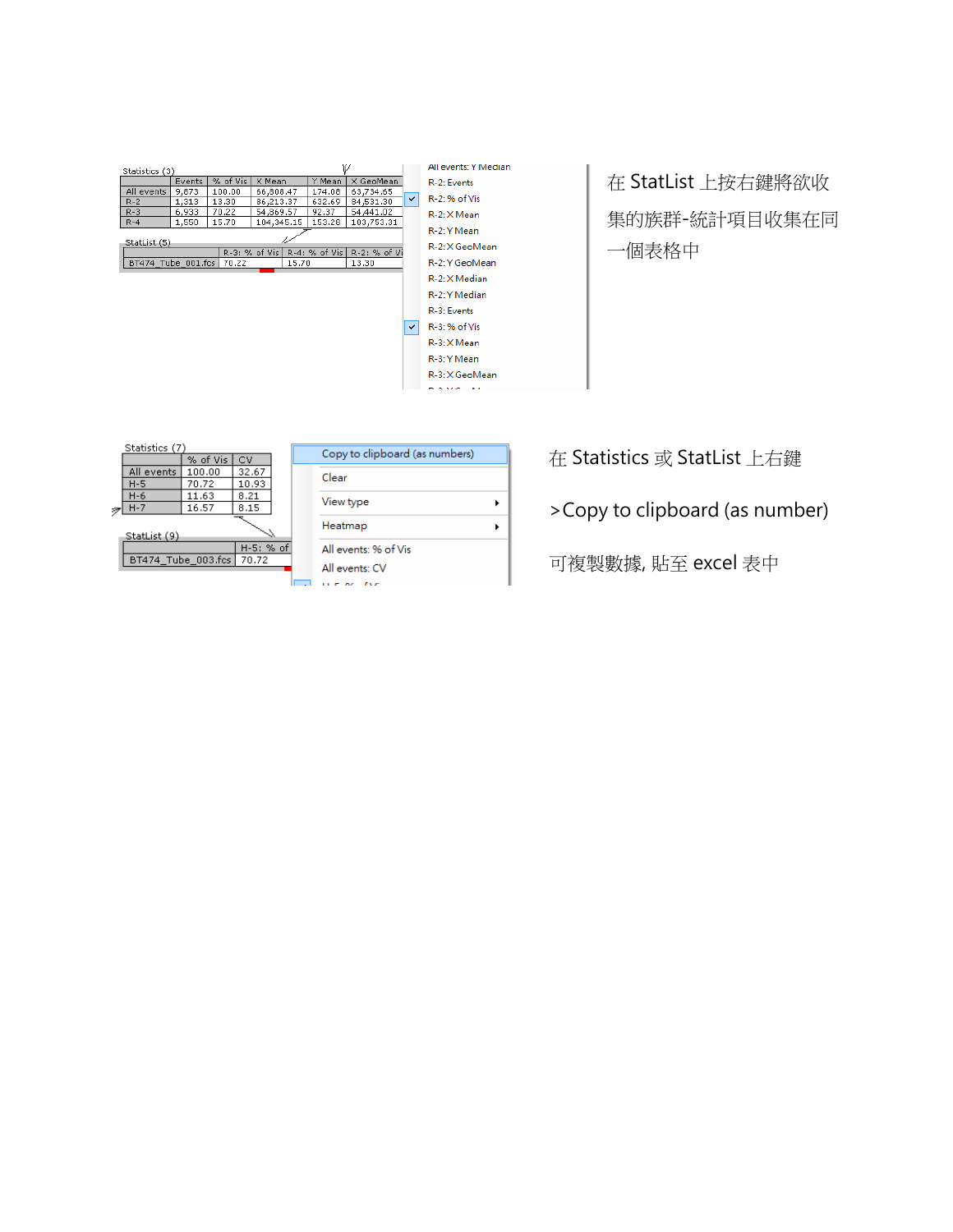### 1-7 批次分析 (Folder Runner)

# Create>Automation tools>Folder Runner>Run through current folder

利用此工具可以批次將同一個資料夾中的檔案分析完畢並得到所有檔案的統計數據 (搭配 StatList 等小工具使用)



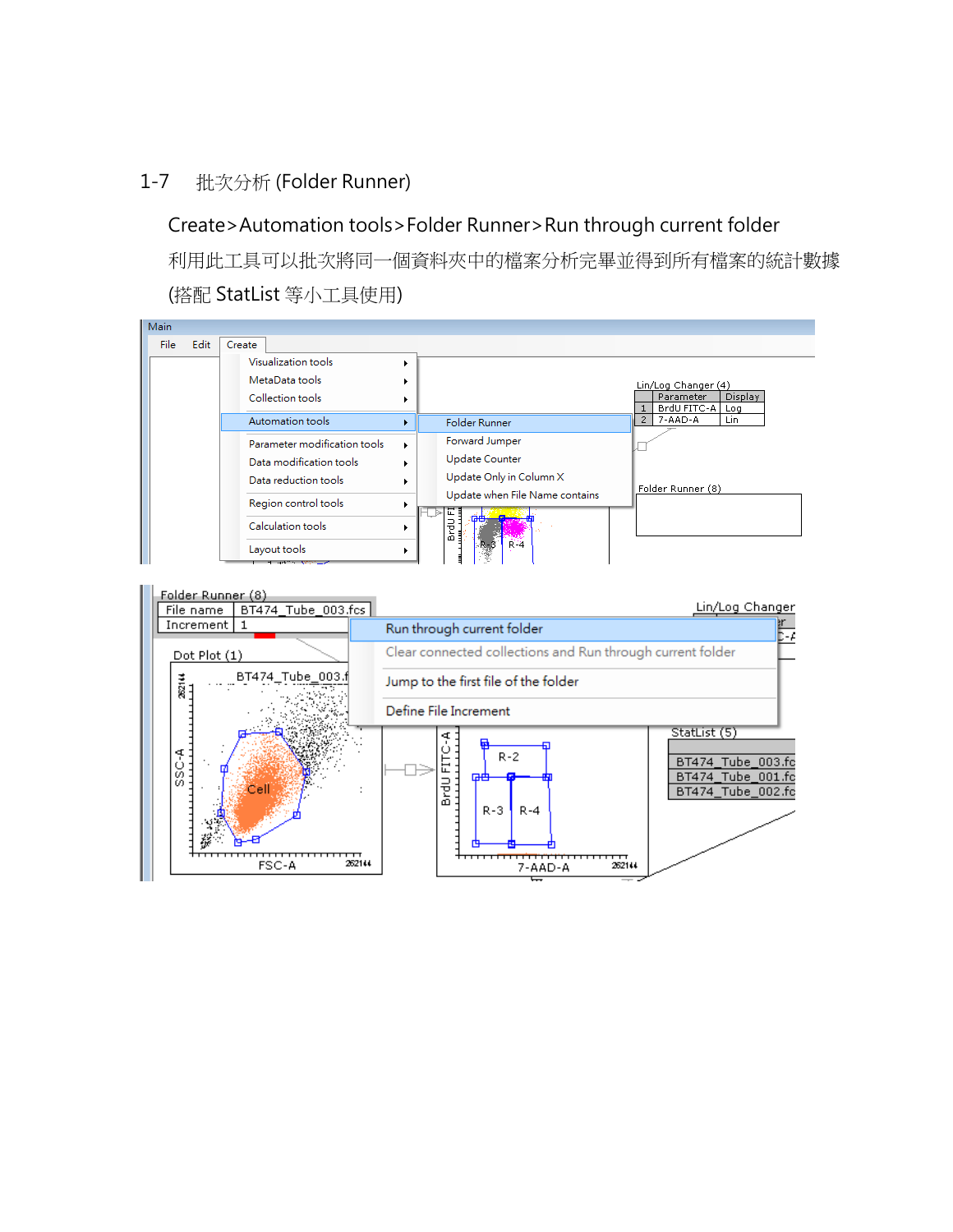## 2. 直方圖

## 2-1 基本操作

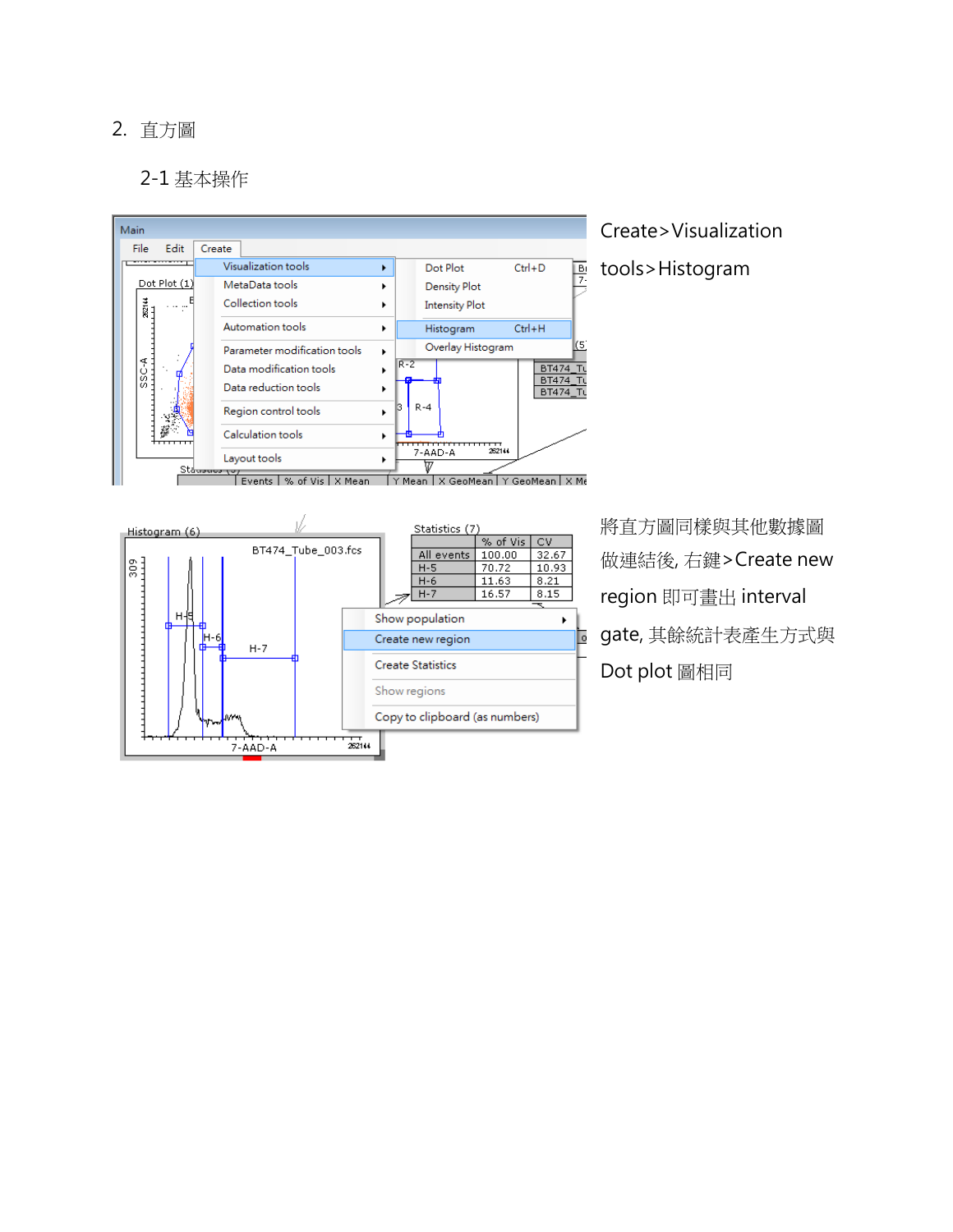# 2-2 Overlay Histogram 直方圖疊圖

先畫出欲疊圖的直方圖並設定其數據來源 (選圖後 Open FCS or Ctrl+O) 再叫出重疊直方圖工具

# Create>Visualized tools> Overlay Histogram

將來源直方圖下方紅色區域拉出箭頭指向此疊圖後即可將直方圖重疊在一起

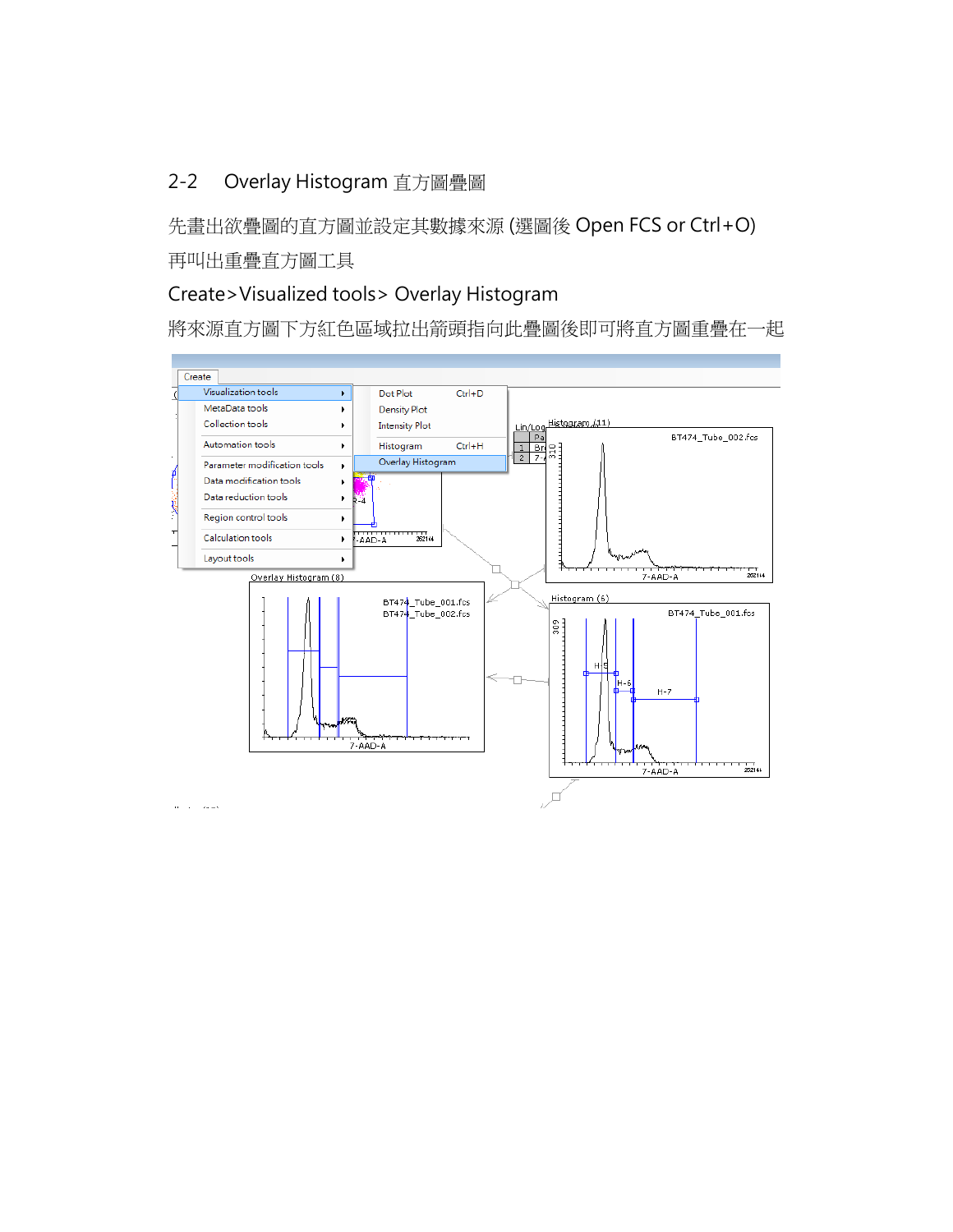# 3. Collection tools (圖檔收集器)

Create>Collection tools>Image Collector (List)

| Main                       |                              |  |                                   |
|----------------------------|------------------------------|--|-----------------------------------|
| Edit<br>File               | Create                       |  |                                   |
|                            | Visualization tools          |  |                                   |
| Folder Runnel<br>File name | MetaData tools               |  | Lin/Log C                         |
| Increment                  | Collection tools             |  | Image Collector (List)            |
| Dot Plot $(1)$             | Automation tools             |  | 븮<br>Image Collector (Well Plate) |
| ट<br>छ21<br>$\cdots$       | Parameter modification tools |  | Collector List                    |
|                            | Data modification tools      |  |                                   |

將欲收集的圖連結到 Image Collector 中, 利用更換數據來源或者 Folder Runner 等 方式收集所有欲收集的圖檔